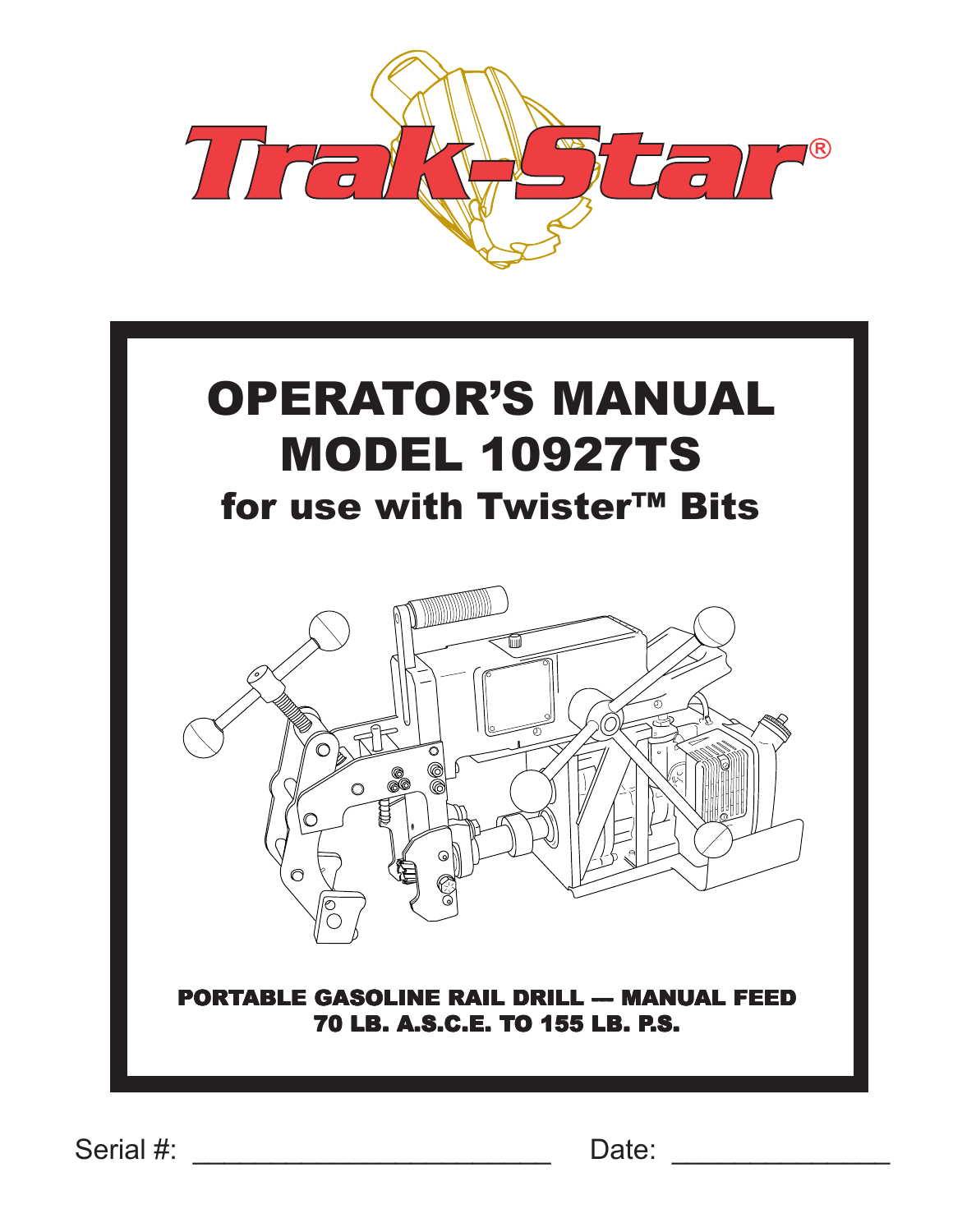# **Index**

| <b>Section</b>                              | Page                     |
|---------------------------------------------|--------------------------|
| <b>Welcome to TRAK-STAR</b>                 | 3                        |
| <b>Unpacking Your New Rail Drill</b>        | 3                        |
| <b>Important Safety Instructions</b>        | $\overline{\mathcal{A}}$ |
| Model features                              | 5                        |
| Pre-Operation Instructions (Engine)         | 6                        |
| Positioning of Hole Location Template       | $\overline{7}$           |
| <b>Drill and Pressurized Coolant System</b> | 8                        |
| <b>Important Notice</b>                     | 9                        |
| <b>Clamping Procedures</b>                  | 10                       |
| <b>Adjustment of Gibs</b>                   | 11                       |
| - - Front Support Bracket Adjustment        | 11                       |
| --- Installing / Replacing Cutter           | 11                       |
| <b>Rail and Shoe Data</b>                   | 12                       |
| <b>Operating Instructions</b>               | 13                       |
| 10927TS Exploded View                       | 14                       |
| <b>Parts List</b>                           | 15                       |
| Engine Parts Diagram and parts              | 16                       |
| Maintenance - - Engine                      | 17                       |
| Maintenance - - Drill                       | 17                       |
| <b>Hints for Smoother Operation</b>         | 18                       |
| <b>Super Concentrate Cutting Fluid</b>      | 18                       |
| Twister <sup>™</sup> Rail Bits              | 18                       |
| Other Products offered by Trak-Star         | 19                       |
| <b>Commercial / Industrial Warranty</b>     |                          |
| - Factory Authorized Service Centers        |                          |

- - Hougen Patent Notice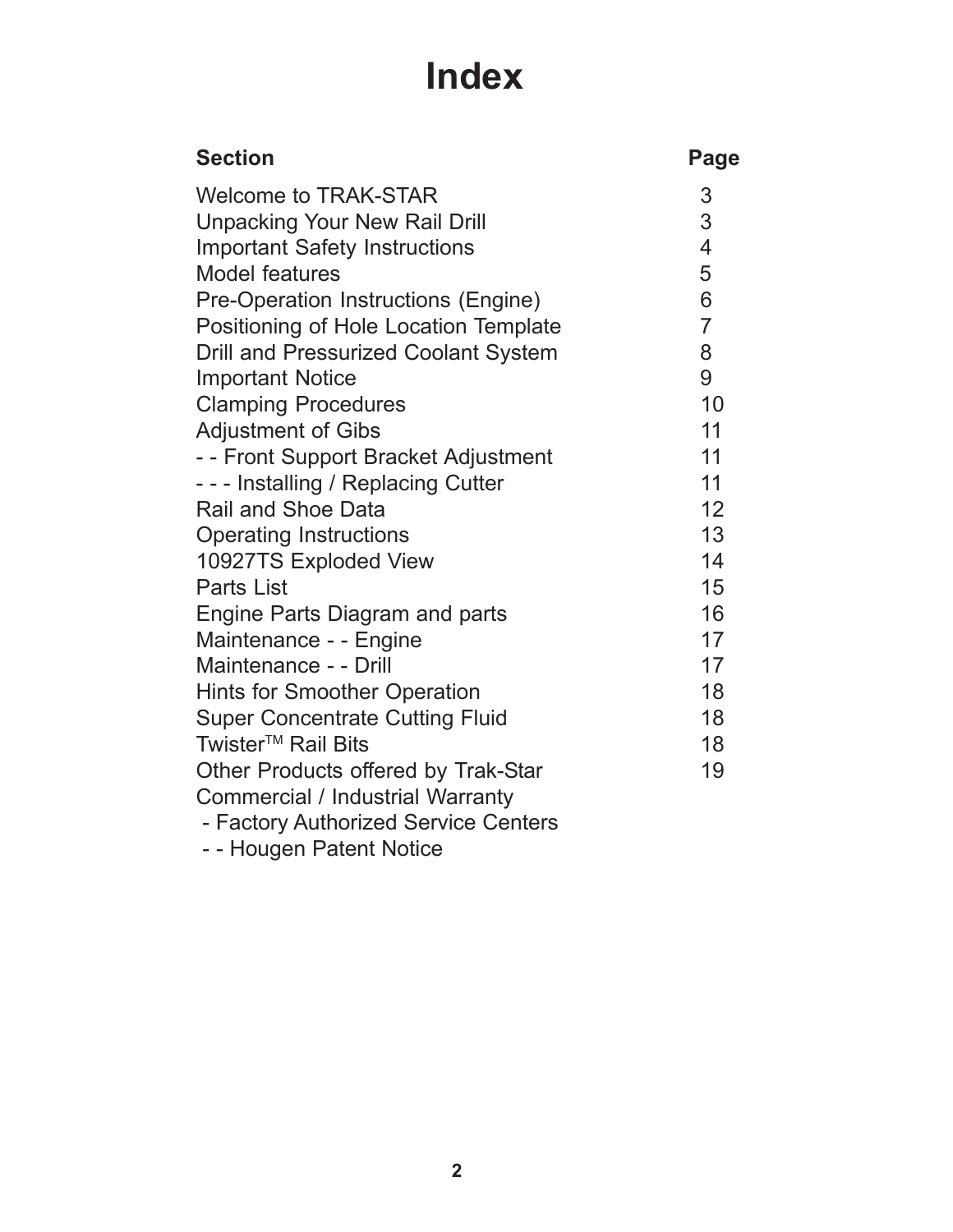### **TRAK-STAR® Portable Gas Rail Drill Model 10927TS**

### **Welcome to Trak-Star**

*Congratulations on your purchase of the Trak-Star Portable Gas Rail Drill. Your model is designed to produce superior holes quickly and efficiently. Through constant innovation and development, Trak-Star is committed to provide you with hole-producing tools and products that lead the industrial world.*

*Before attempting to operate your new Rail Drill, please read all instructions first. These include the Operators Manual and warning Label on unit itself. With proper use, care, and maintenance, your model will provide you with years of effective hole drilling performance. Once again, thank you for selecting our product and welcome to Trak-Star.*

## **Unpacking Your New Rail Drill**

- 1. Open shipping carton and remove the literature and hardware packages.
- 2. Read and Follow All Instructions before attempting to operate your new Rail Drill.
- 3. Complete and mail the Product Registration Card NOW. It is important that Hougen Manufacturing, Inc., have a record of product ownership.
- 4. Open hardware package and check contents.
	- 03161 Feed handles (3)
	- 10570 Feed handle knobs (3)
	- 10565 Hex-Key 1/8"
	- 10727 Wrench-Allen 3/16"
	- 01293 Wrench-Allen 3/32"
	- 03635 Pilot
- 5. Lift Rail Drill out of shipping carton using drill housing handle and clamp handle
- 6. Screw the three knobs (10570) into the three feed handles (03161) and then screw the handle into the Hub Assembly (03177)
- 7. Your new Rail Drill was factory adjusted prior to shipping. Check to make sure that all gib adjustment screws, motor hold-down screws, front support bracket screws, drill housing and shoe mounting screws are snug and have not vibrated loose in transit.
- 8. Remove Coolant Bottle / Hose Assembly (01592). Connect the quick-disconnect hose fitting to the Rail Drill. See Procedure on page 5.
- 9. Reread Safety Warnings listed in this Operator's Manual and on the drill unit to avoid injury. Follow operating procedures.

Your new Rail Drill is equipped with a twist arbor bore to accept TRAK-STAR Twister Bits. Order cutters separately. Install pilot inside cutter before attaching cutter to arbor (see Procedure page 11)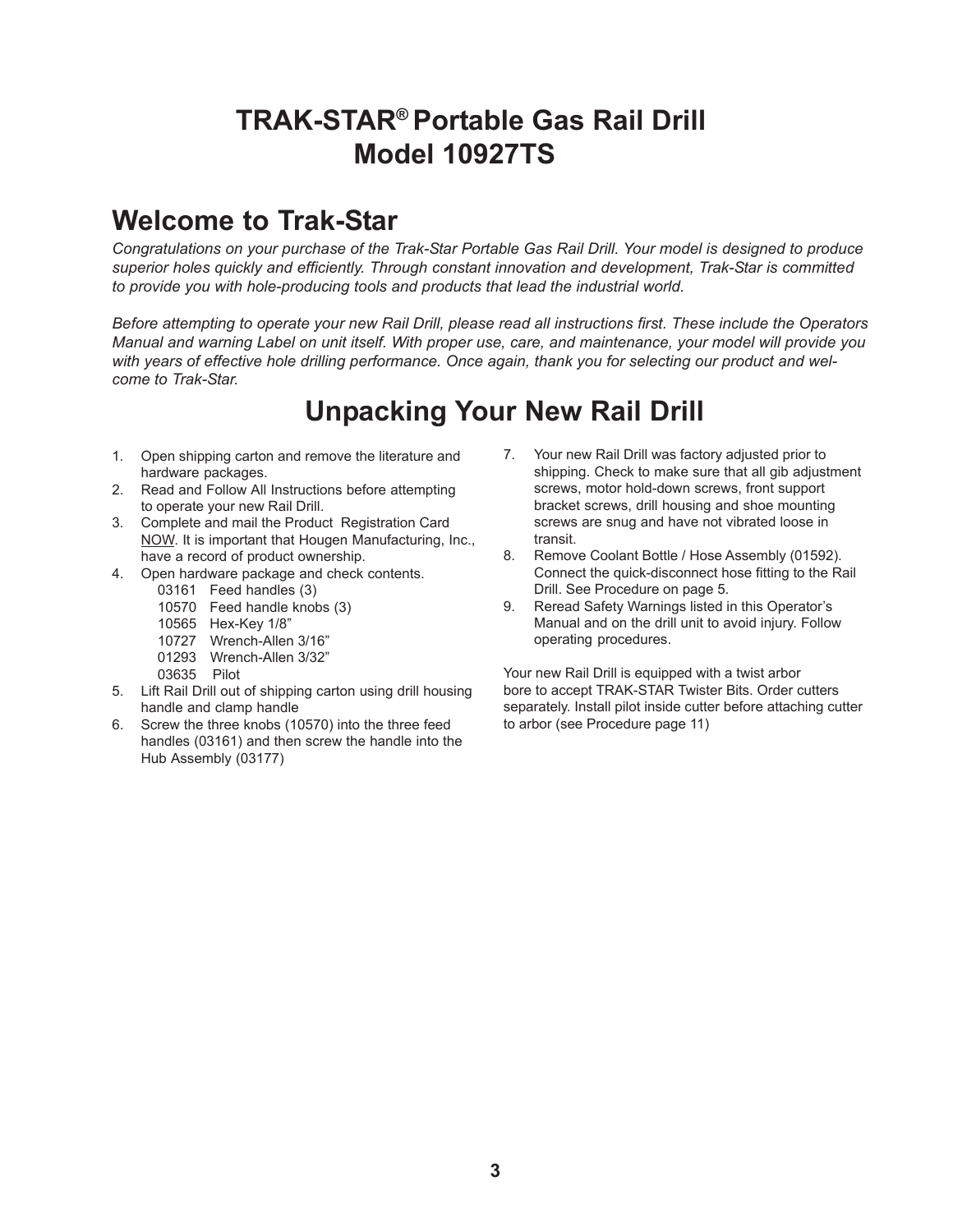### **Important Safety Instructions**

#### 1. **Read all Instructions**

#### 2. **Keep Work area clean**

Cluttered area and benches invite injuries. Keep dirt and chips from under Twister Bit area and drill shoe.

- 3. **Consider Work Area Environment**. Keep work area well lit.
- 4. **Keep Children Away**

Do not let visitors contact tool.

#### 5. **Store Idle Tools**

When not in use, tools should be stored in a dry, and a high or locked-up place -- out of reach of children.

#### 6. **Do Not Force Tool**

It will do the job better and faster at the rate for which it was intended.

#### 7. **Use Right Tool**

Do not force small tool or attachment to do the job of a heavy duty tool. Do not use tool for purpose not intended -- for example

do not use a circular saw for cutting tree limbs or logs.

#### 8. **Dress Properly**

Do not wear loose clothing or jewelry. They might entangle with spinning chips or get caught in moving parts. Rubber gloves and non-skid footwear are recommended when working outdoors. Wear sturdy leather gloves when working indoors.

#### 9. **Always Wear Safety Glasses or Goggles.**

#### 10. **Do Not Overreach**

Keep proper footing and balance at all time.

#### 11. **Secure Work**

Clamp work securely using appropriate shoe size and shape.

Tighten Clamp by using two hands with handle placed in central position and tighten securely.

#### 12. **Maintain Tools With Care**

Keep tools sharp and clean for better and safer performance.

Do not use dull or broken Twister cutters. Follow instructions for lubricating and changing accessories. Inspect gas line periodically and, if damaged, have repaired by authorized service facility. Keep handles dry, clean, and free from oil and grease.

13. **Disconnect Tools**

Disconnect spark plug wire from spark plug when not in use, before servicing, and when changing Twister Bits or accessories.

14. **Remove Adjusting Keys and Wrenches** Form a habit of checking to see that keys and wrenches are removed from tool before turning drill unit on.

#### 15 **Stay Alert**

Watch what you are doing. Use common sense. Do Not operate tool when you are tired.

#### 16. **Check Damaged Parts**

Before further use of drill, a part that is damaged should be carefully checked to determine that it will operate properly and perform its intended function.

Check for alignment of moving parts, binding of moving parts, breakage of parts, mounting, and any other conditions that may affect its opera tion.

A part that is damaged should be properly repaired or replaced by an authorized service center unless otherwise indicated elsewhere in this instruction manual.

#### **Do not use Rail Drill if starting the motor does not turn arbor.**

#### 17. **Additional Safety Precautions**

- Arbor and cutter should never be used as a handhold.
- Keep hands and clothing away from all moving parts.
- Do not use Twister Bits where ejected slug might cause injury (slug ejected at end of cut).
- Be sure that all safety devices are properly adjusted and in use. Also, adhere to all operating instructions.
- Do not attach Rail Drill to live 3rd rail track.

#### 18. **Non-Conforming Cutting Tools**

The TRAK-STAR Model 10927TS is designed to use TRAK-STAR Twister Bits only. The use of drilling tools having different shank styles is not recommended as they may not tighten securely in the TRAK-STAR arbor with risk of accident or injury.

#### 19. **Save These Instructions**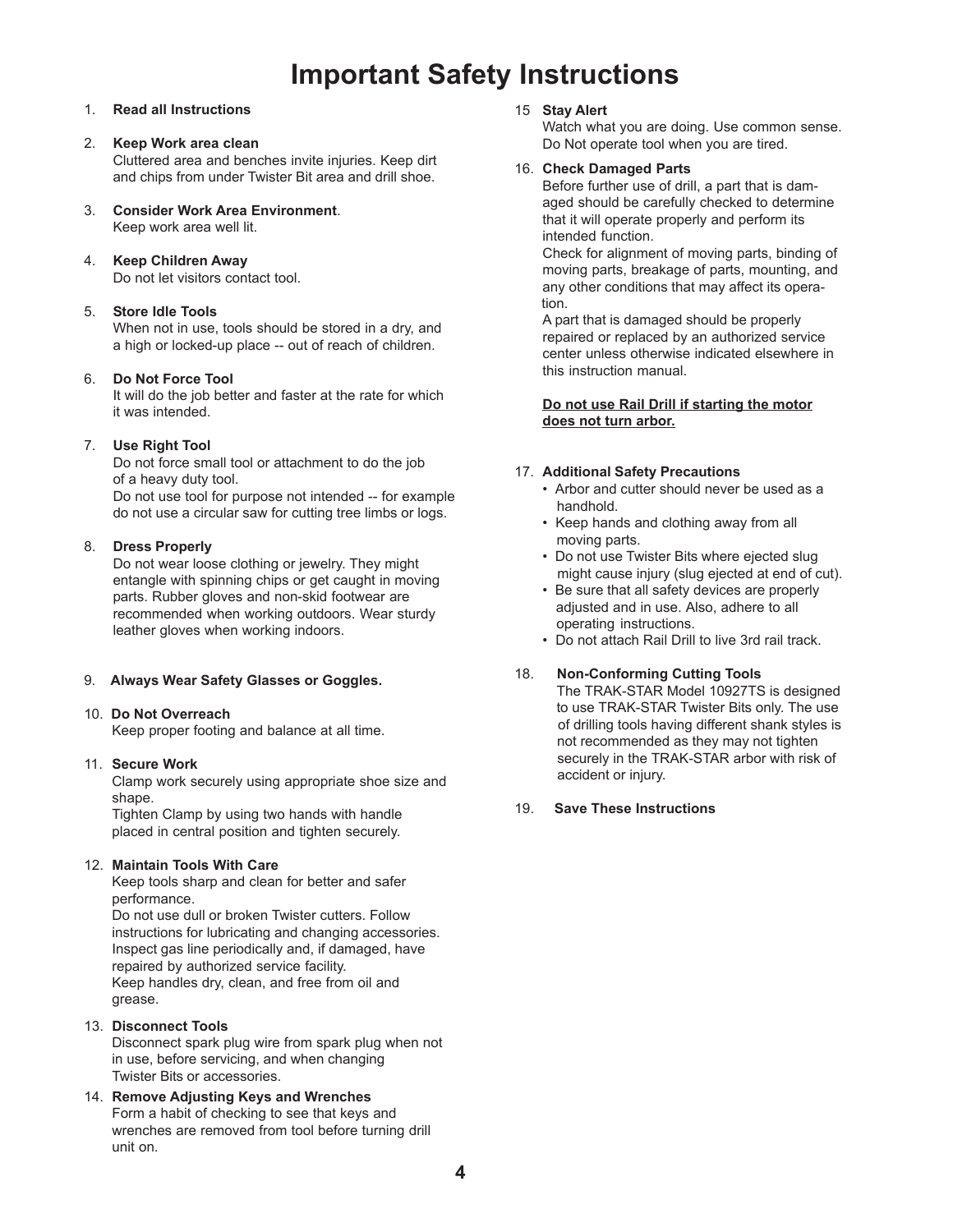### **Model 10927TS Features**

**IMPORTANT:** Before starting the machine, it is imperative that the operator know and understand instructions for safe operation, correct operation procedures and interaction of other related features.

Ignition switch located on engine---stops spindle and cutter rotation. See diagram at right.



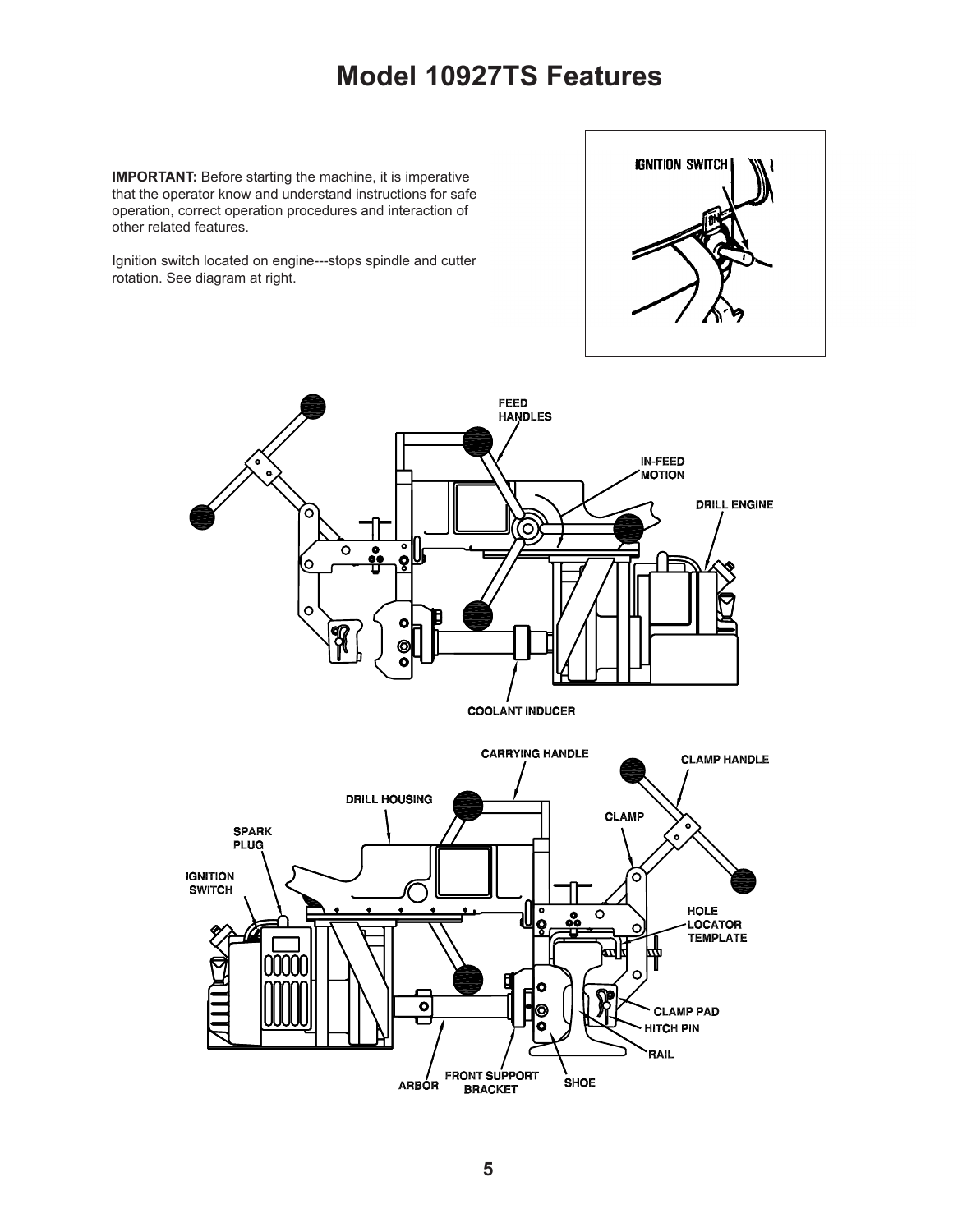### **Pre-Operation Instructions**

#### Engine



THIS SYMBOL POINTS OUT IMPORTANT SAFETY INSTRUCTIONS WHICH IF NOT FOLLOWED COULD ENDANGER THE PERSONAL SAFETY AND/OR PROPERTY OF YOURSELF AND OTHERS. READ AND FOLLOW ALL INSTRUC-TIONS IN THIS MANUAL AND ANY PROVIDED WITH THE EQUIPMENT ON WHICH THIS ENGINE IS USED BEFORE ATTEMPTING TO OPERATE YOUR TECUMSEH ENGINE.



- 1. Use a clean, high quality 2-Cycle oil. Tecumseh specially formulated oil is available at any Authorized Tecumseh Service Outlet. Order as part number 730227. **Do not use multi-viscosity oils. Disregard mix ratio instruc tions on all containers if instructions conflict with Fuel Mix Chart on this page.**
- 2. Use fresh, clean unleaded regular automotive gasoline. Leaded regular and unleaded or leaded premium grades of gasoline are acceptable substitutes. Note: Do not use gasoline containing methanol (wood alcohol). Gasoline containing up to 10% ethanol or grain alcohol "Gasahol" may be used but requires special care when engine is unused for extended periods.
- 3. Mix oil & gasoline by filling an approved, clean container one quarter full with recommended gasoline. Add recommended oil to gasoline per Fuel Mix Chart on this page. **Do not mix directly in engine fuel tank.** Screw cap on container and shake vigorously. Then unscrew cap and fill container as shown in Fuel Mix Chart. Once mixed, oil and gasoline will not separate.
- **Never mix or store gasoline/oil mixture indoors or in** O) **enclosed, poorly ventilated areas, where fuel fumes may reach an open flame, spark, or pilot light as on a furnace, water heater, clothes dryer or other gas appliance.**
- 4. READ ALL INSTRUCTIONS PROVIDED WITH THE EQUIPMENT ON WHICH THIS ENGINE IS USED.
- 5. Fill fuel tank by first cleaning area around fuel fill cap and then remove cap. Add Fuel Mix specified as proceeding Item #3. Use a funnel to help avoid spillage. Never use "stale" gasoline stored for long periods. Install fuel fill cap and wipe away any spilled Fuel Mix.

**Never fill fuel tank indoors, never fill fuel tank when** ◈ **engine is running or hot. Do not smoke when filling fuel tank.**

**Never fill fuel tank completely. Fill tank to 1/2" below bottom of filler neck to provide space for fuel expansion.**

**Wipe any fuel spillage from engine and equipment** (● **before starting engine.**

| <b>FUEL MIX HART Mixture 24:1</b> |                 |              |                 |  |
|-----------------------------------|-----------------|--------------|-----------------|--|
| U.S.                              |                 | S.I (Metric) |                 |  |
| Gas                               | Oil to Be Added | Gas          | Oil to Be Added |  |
| 1 Gal.                            | 5 oz.           | 4 Liters     | 167ml.          |  |
| 2 Gal.                            | 11 oz.          | 8 Liters     | 333 ml.         |  |
| 5 Gal.                            | $27$ oz.        | 20 Liters    | 833 ml.         |  |





6. Check the following: Be sure spark plug wire is attached to spark plug (see Figure 6)

 Be sure any ignition switch on engine or equipment is in "ON", "RUN", or "START" position (see Figure 6)

 Be sure air vent on fuel fill cap is free of debris and air vent screw (Fig. 6) is open.



Figure 6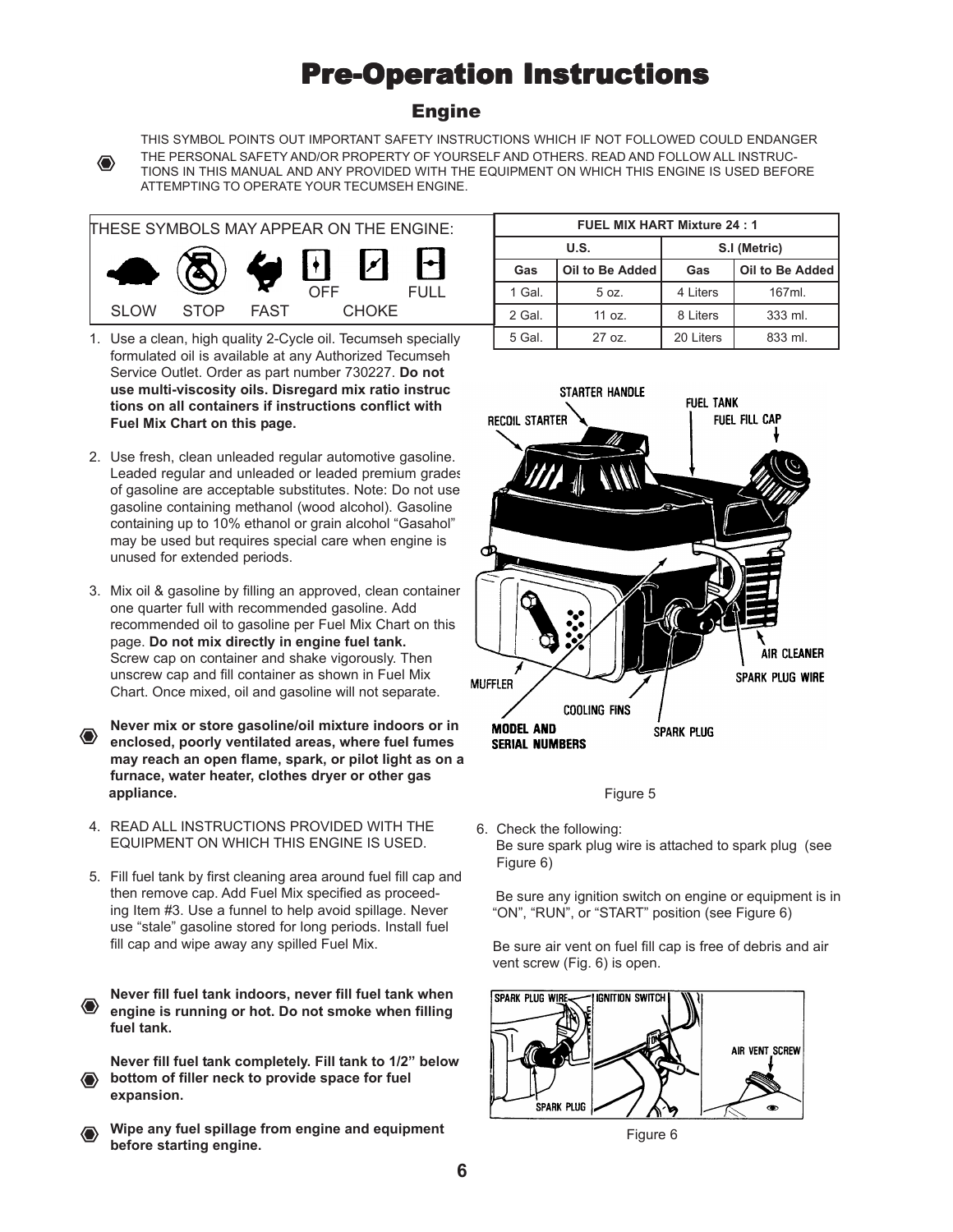### **Positioning of Optional Hole Location Template**

Template is positioned on head of rail with tapered tip flush with end of rail and side locking screws fastened to rail head. Notches in template give precise location of hole centerlines to be drilled.

The rail clamp assembly has a locating pin which rests in the template notches. The locating pin is adjustable to accommodate the full range of rail sizes.

To use the locating pin, first make sure the pin is in its highest position and locked. The pin handle should be perpendicular to the rail. Raise the drill unit over the rail with the template attached and gently rest drill down until shoes make contact with the rail. Release the pin by turning handle a quarter turn, making the handle parallel with the rail. Slowly slide rail drill across the template until the pin falls into notch.

The pin must contact the sides of the matching notch and can touch the bottom of the notch. Following the Clamping Instructions, clamp unit onto rail. When the hole is completed, raise the pin by the handle and turn a quarter turn to lock pin into position. To drill the next hole, move the drill sideway, ensuring the pin is clear of the notch, and release pin. Slide the drill sideways until pin falls in the next notch, and repeat the procedure as necessary.

**Note: The locating pin must be in its uppermost and locked position before putting the drill unit on the rail. Failure to do so can result in damage to the hole locating pin system.**

Hole location templates are offered as optional equipment. Four of these templates are provided with established hole spacings. The 40570 template is produced to customer specified hole spacing. See chart for the template to match your application.



#### **Figure 10**

| <b>Template</b><br>Part No. | <b>Hole Spacing</b>                 |  |  |
|-----------------------------|-------------------------------------|--|--|
| 40570                       | <b>Customer Specified</b>           |  |  |
| 40701                       | $3-1/2$ " $X$ 6" $X$ 6"             |  |  |
| 40702                       | 2-11/16" X 5-1/2" X 5-1/2"          |  |  |
| 40703                       | $2 - 1/2$ " $\times$ 5" $\times$ 5" |  |  |
| 40704                       | 2-1/2" X 6-1/2" X 6-1/2"            |  |  |
| 40706                       | 2- 23/32" x 5-1/2" x 5-1/2"         |  |  |



#### **Fig 9 Template 40570**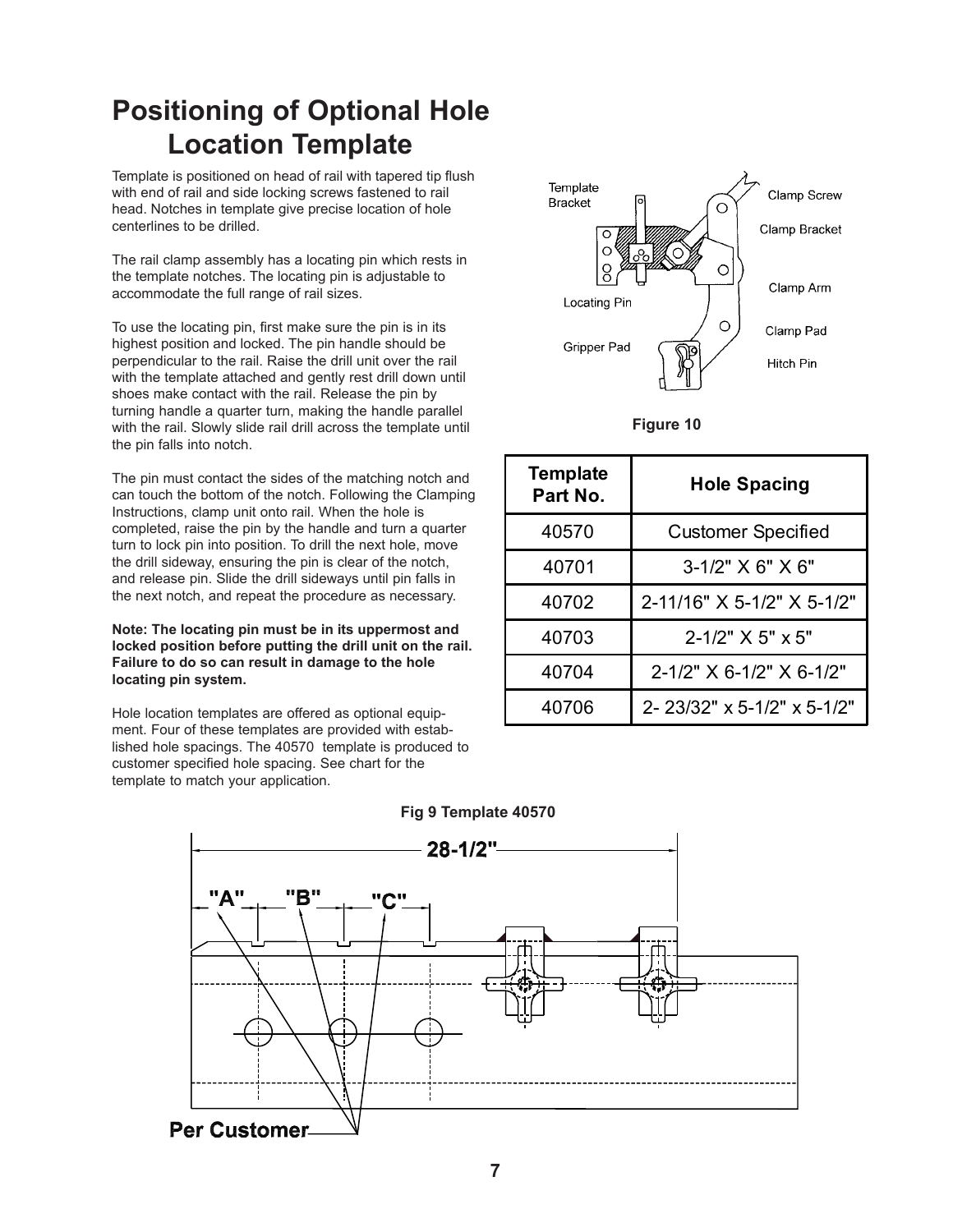### **Drill & Pressurized Coolant System**

- 1. Install correct shoes for rail type being drilled.
- 2. Install correct size Twister Bit with pilot and secure to drill arbor. See Cutter Installation procedure.
- 3. Fill coolant bottle with TRAK-STAR cutting fluid ( a water soluble and biodegradable product) Conventional fill access is achieved by removing pump handle. Caution: Contents under pressure. Partially open to slowly release pressure before removing.
- 4. Attach coolant bottle quick connect hose fitting to drill arbor at inducer fitting.
- 5. Pressurize coolant bottle (approximately 20 pumps)
- 6. Open coolant shut off valve.
- 7. Depress pilot pin approximately 1/4" and watch for coolant flow from the end of the cutter. NOTE - Coolant is under pressure -- stay out of path of spray. If coolant does not flow, rotate valve further to open or unclog coolant system.
- 8. Shut off coolant valve.



**Figure 4**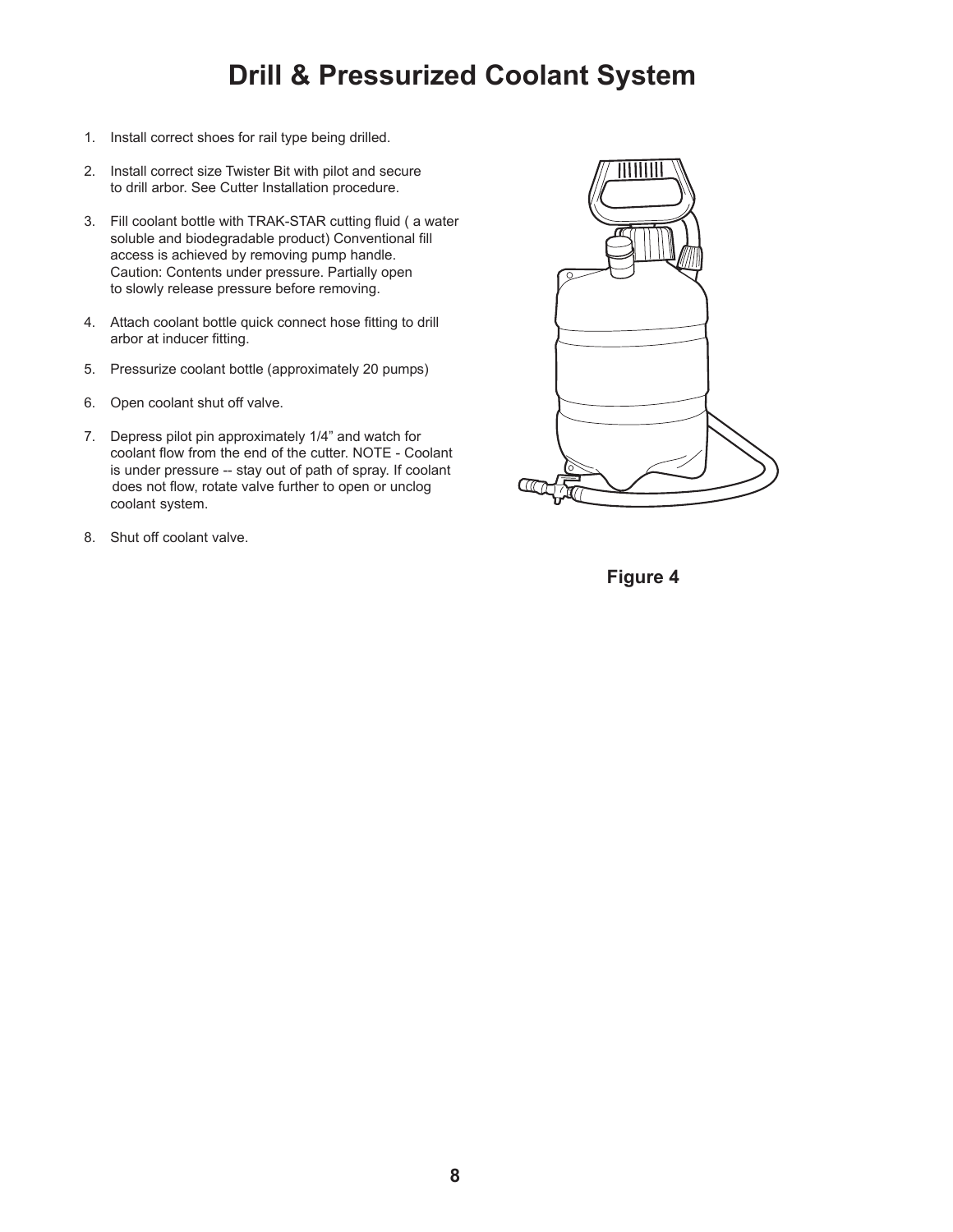# IMPORTANT NOTICE

- 1. Make sure cutter is properly installed. (See instructions for installing the Twister<sup>TM</sup> Bit in the arbor)
- 2. The #1 cause of premature cutter failure is improper clamping. Read, understand and follow clamping procedures on the next page.
	- 3. The #2 cause of premature cutter failure is improper feed, usually feeding to slow.
	- 4. Always use caution in contacting the rail with the cutting tool. Allow the cutter to completely enter the rail before applying full feed pressure.

 $\ast$  $\ast$ 

The TRAK-STAR 10927TS Gas Rail Drill in conjunction with the TRAK-STAR Twister Bits provides you with the most efficient lightweight rail drilling system available. This new cutting technology will be most successful when the operator understands the above mentioned instructions.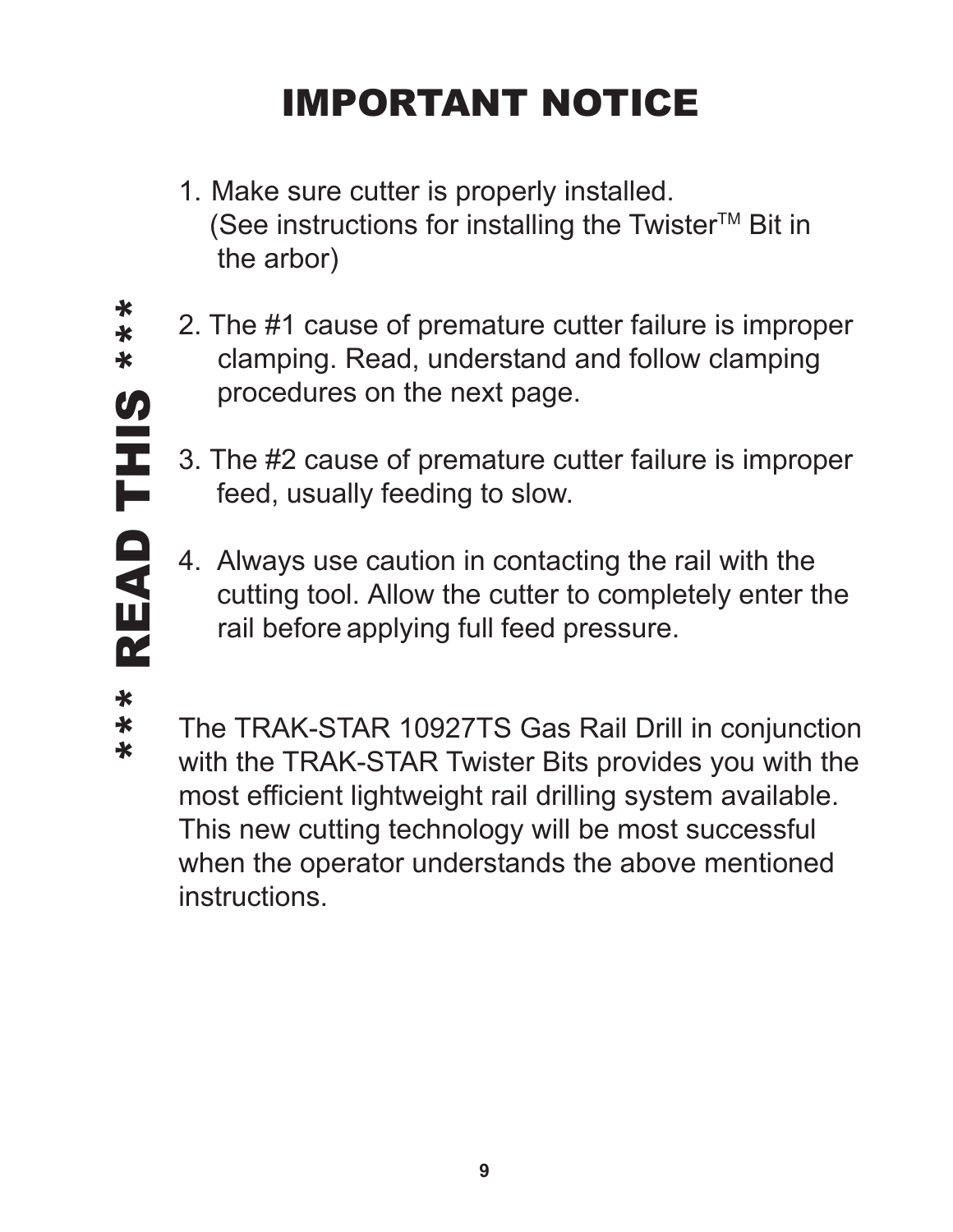### **CLAMPING PROCEDURES** WARNING: IMPROPER CLAMPING WILL CAUSE PREMATURE CUTTER FAILURE



FIGURE A.



FIGURE B.



FIGURE C.



**INDICATES CONTACT** POINTS

#### STEP #1:

WITH CLAMP IN OPEN POSITION, REST UNIT ON RAIL BASE. BOTTOM OF SHOES SHOULD CONTACT TAPER ON RAIL BASE. (SEE FIG. A)

#### \*\* PERFORMANCE TIP: CLOSE CLAMP UNTIL CLAMP PAD CON-TACTS WEB OF RAIL PRIOR TO STEP #2.

#### **STEP #2:**

RAISE REAR OF RAIL DRILL TO LOCATE SHOES IN PROPER POSITION. (SEE FIGURE B)

#### STEP #3:

WHILE MAINTAINING CONTACT BETWEEN SHOES AND RAIL, TIGHTEN CLAMP. (SEE FIG. C)

#### STEP #4:

WHEN UNIT IS FIRMLY CLAMPED, CHECK FOR PROPER SHOE AND PAD CONTACT ON BOTH SIDES (SEE FIG. D)

FIGURE D.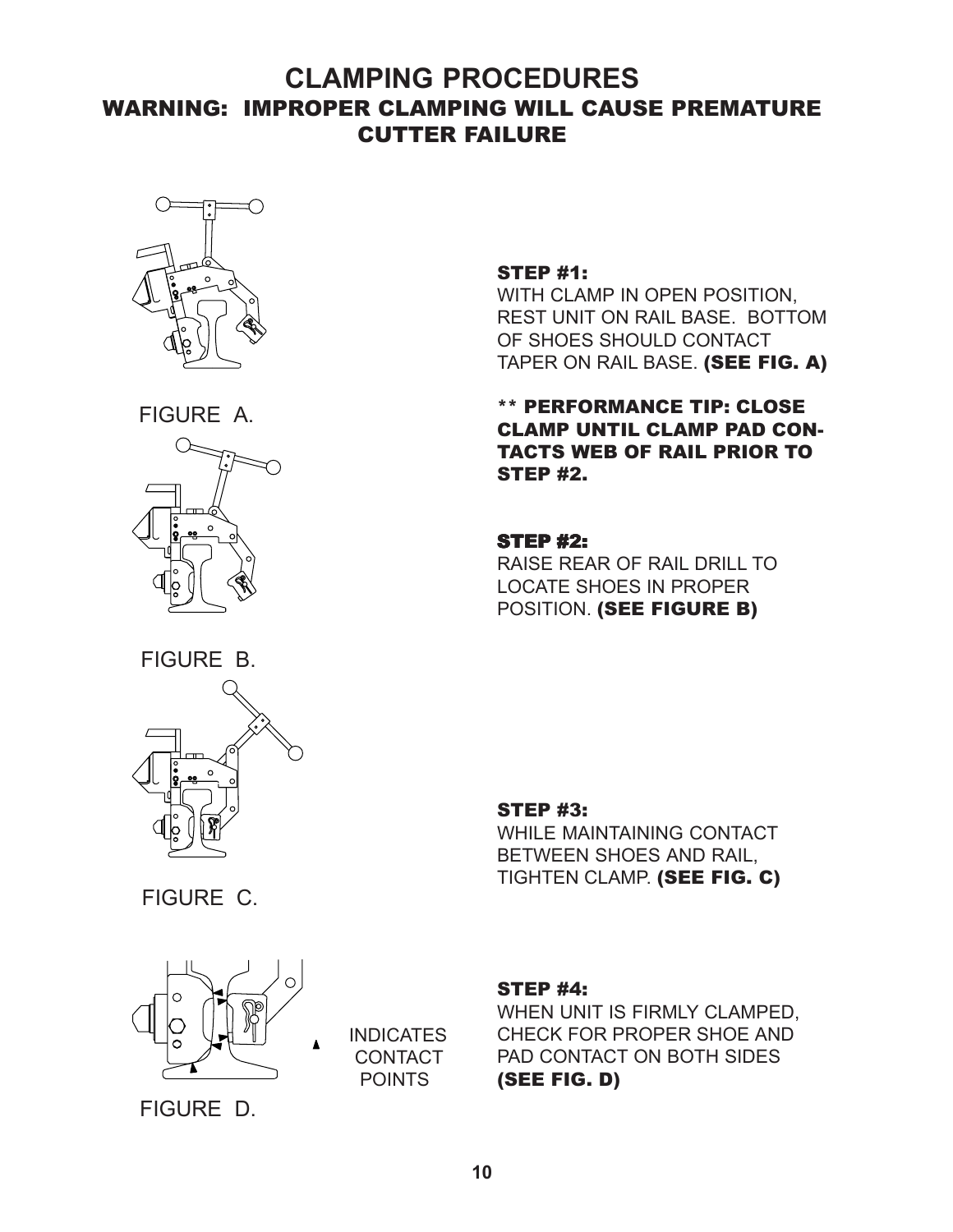# **Adjustment of Gibs**

#### **Loosen all front support locking screws and bolts prior to adjusting gibs.**

- 1. Loosen Hex nuts (10563) and Set Screws (10958).
- 2. Feed the drill in and out a few times and then, with top of motor slide flush with top of housing, tighten the Gib Screws until you feel them touch the Steel Gib (40225).
- 3. Feed the drill in and out again.
- 4. Adjust Gib Screws so that there is uniform pressure from top to bottom.
- 5. Turn each Gib Screw in equally about 1/8 to 1/4 turn, depending upon your preference.
- 6. Gib Screws should be tight enough so that slide moves in and out smoothly with no wobble or shaking. (Looseness will cause cutter breakage)
- 7. Without rotating hex wrench in Set Screw, tighten each Hex Nut.

#### **Note: Gibs should be lubricated regularly.**

# **Front Support Bracket Adjustment**

#### **Adjust Gibs before adjusting front support bracket.**

- 1. Loosen Side Locking Screws (10623)
- 2. Loosen arbor support bracket bolts (03690)
- 3. Be sure top of arbor is flush with the shoulder on motor output shaft. Also make certain arbor is securely fastened.
- 4. Turn feed handle until motor and spindle are at the bottom of their travel.
- 5. Tighten Front Support Bolts. Recommended torque 80 ft/lbs. (Use Loctite 242 if possible)
- 6. Feed slide in and out a few times, checking for free and uniform movement.

 7. Tighten Side Locking Screws. Do Not over tighten. **Note: Check front support bolts regularly to make certain they are tight. Tighten as required.**

# **Installing / Replacing Twister™ Bit**

- 1. Be sure engine is stopped and turned off. Turn off coolant at shut-off. The spring seat system located within arbor was not designed to be 100% leak proof.
- 2. Lay drill on its side with feed handles up.
- 3. Position slide so the arbor is accessible. Do not depress pilot pin during procedure to release seal. Doing so will result in releasing pressurized contents of arbor cavity and coolant loss. Some loss, however, is normal due to cavity between cutter shank and spring seat.
- 4. Insert pilot in shank end of Twister Bit.
- 5. Insert the Twister Bit until long flat on cutter shank is aligned with roll pin inside arbor. Twist cutter to the right (do not depress pilot in case of cutter replacement for reason noted in #3). The cutter is automatically held into place.

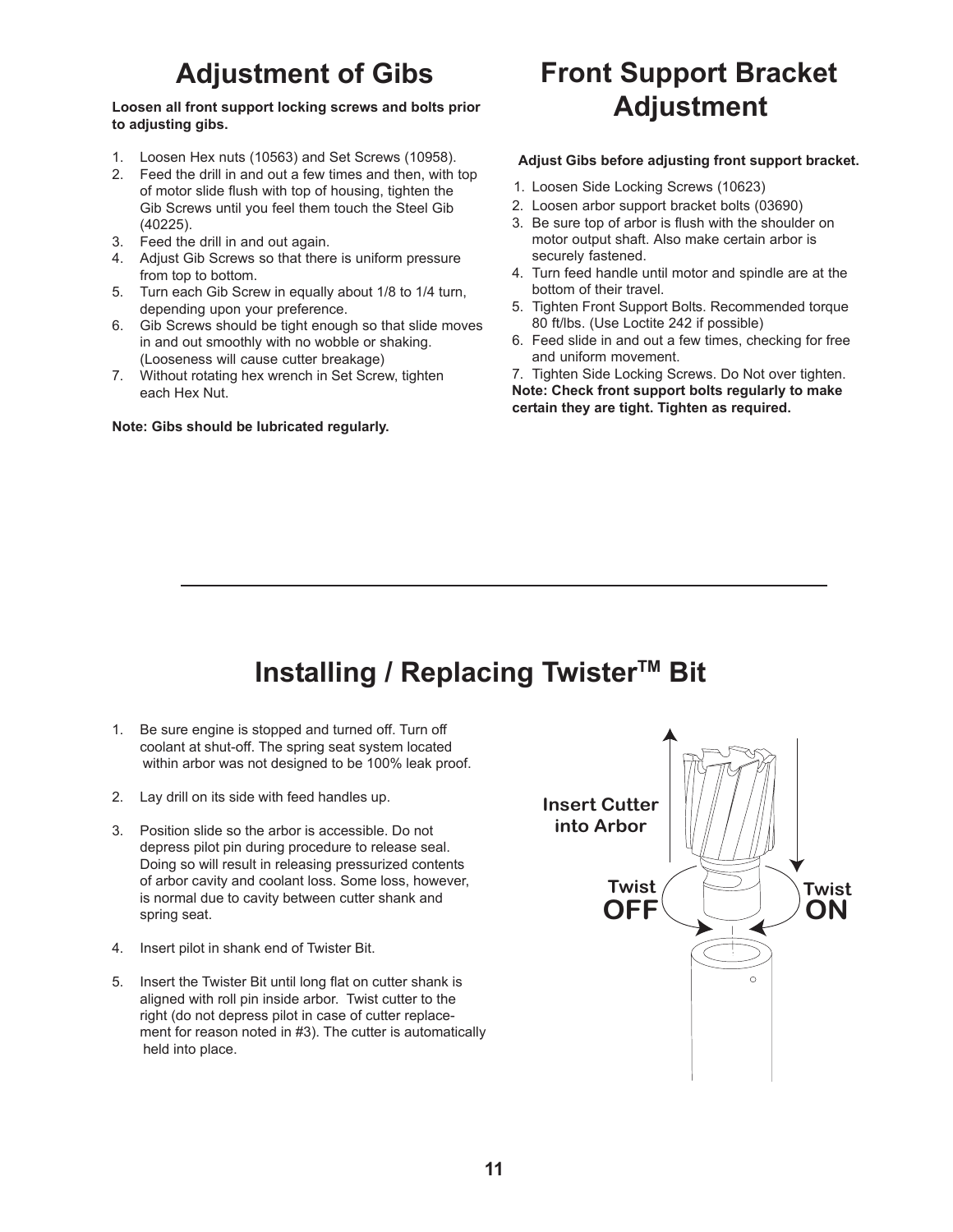## **Rail & Shoe Data**

| Railway Association or System     | <b>Tee Rail</b><br>Section (lb.)                      | <b>Section Designation</b>           |     |           |                   | Shoe<br>Part No. |
|-----------------------------------|-------------------------------------------------------|--------------------------------------|-----|-----------|-------------------|------------------|
|                                   | 70                                                    | 7040                                 | 70  | <b>AS</b> | 701               | 01906            |
|                                   | 75                                                    | 7540                                 | 75  | AS        | 753               | 01907            |
| <b>ASCE - American Society</b>    | 80                                                    | 8040                                 | 80  | AS        | 800               | 01908            |
| of Civil Engineers                | 85                                                    | 8540                                 | 85  | AS        | 851               | 01909            |
|                                   | 90                                                    | 9040                                 | 90  | AS        |                   | 01910            |
|                                   | 100                                                   | 10040                                | 100 | <b>AS</b> |                   | 01911            |
|                                   |                                                       | Type "A" - High Rail for High Speeds |     |           |                   |                  |
|                                   | 90                                                    | 9020                                 | 90  | <b>RA</b> | 902               | 01927            |
| ARA - American                    | 100                                                   | 10020                                | 100 | <b>RA</b> | 1003              | 01928            |
| Railway Association               | Type "B" - Lower Rail for Heavy Loads @ Slower Speeds |                                      |     |           |                   |                  |
|                                   | 90                                                    | 9030                                 | 90  | <b>RB</b> | 905               | 01908            |
|                                   | 100                                                   | 10030                                | 100 | <b>RB</b> | 1002              | 01910            |
|                                   | 100                                                   | 10025                                | 100 | <b>RE</b> | 10025             | 01894            |
|                                   | 110                                                   | 11025                                | 110 | <b>RE</b> | 1100              | 01895            |
|                                   | 112                                                   | 11228                                | 112 | <b>RE</b> | 1121              | 01896            |
|                                   |                                                       | 11525                                | 115 | <b>RE</b> | 1150              | 01897            |
|                                   | 115/119                                               | 11937                                | 119 | <b>RE</b> | 1190              |                  |
| <b>AREA - American Railway</b>    | 130                                                   | 13025                                | 130 | <b>RE</b> | 1300              | 01898            |
| <b>Engineering Association</b>    | 131                                                   | 13128                                | 131 | <b>RE</b> | 1311              | 01899            |
|                                   | 132/136/141                                           | 13228                                | 132 | <b>RE</b> | 1321              | 01902            |
|                                   |                                                       | 13622                                | 136 | <b>RE</b> | 13637             |                  |
|                                   |                                                       |                                      | 141 | AB        |                   |                  |
|                                   | 133                                                   | 13331                                | 133 | <b>RE</b> | 1330              | 01901            |
|                                   | 140                                                   |                                      | 140 | <b>RE</b> |                   | 01903            |
| <b>CSX</b>                        | 122                                                   |                                      | 122 | CB        |                   | 01918            |
| UP (former C & NW)                | 100                                                   | 10035                                | 100 | DM        | 10035             | 01926            |
|                                   | 85                                                    | 8531                                 | 85  | <b>PS</b> |                   | 01912            |
|                                   | 100                                                   | 10031                                | 100 | <b>PS</b> |                   | 01913            |
| PS - Pennsylvania System          | 130                                                   | 13031                                | 130 | <b>PS</b> | ---               | 01914            |
|                                   | 155                                                   | 15531                                | 155 | PH        | ---               | 01919            |
| NYC (Dudley) - New York Central & | 105                                                   | 10524                                | 105 | DY        |                   | 01915            |
| <b>Hudson River Railroad</b>      | 127                                                   | 12723                                | 127 | DY        | $\qquad \qquad -$ | 01916            |
| PRR - Pennsylvania Railroad       | 85                                                    | 8533                                 | 85  | <b>PR</b> | ---               | 01917            |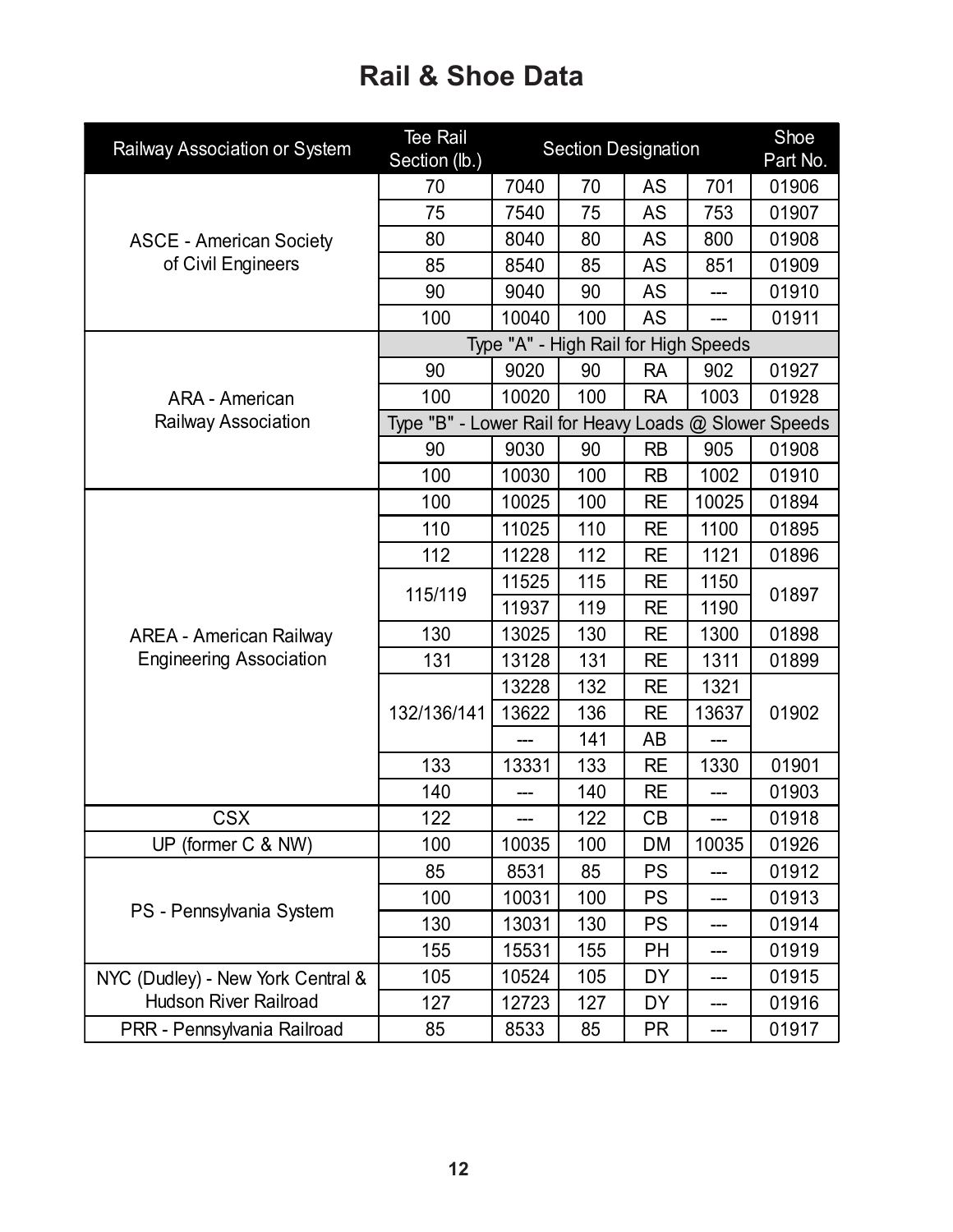### **Operating Instructions**

**NEVER RUN ENGINE INDOORS OR IN ENCLOSED, POORLY VENTILATED AREAS. ENGINE EXHAUST** ◈ **CONTAINS CARBON MONOXIDE, AN ODORLESS AND DEADLY GAS.**

**KEEP HANDS, FEET, HAIR, AND LOOSE CLOTHING AWAY FROM ANY MOVING PARTS ON ENGINE AND EQUIPMENT.**

#### **WARNING - TEMPERATURE OF MUFFLER AND NEAR BY AREAS MAY EXCEED 150°F (65°C). AVOID THESE AREAS.**

Perform procedures in Pre-Operation Instructions (pg 6).

- 1. Make sure workpiece, cutter and shoe surfaces are free of chips, etc.
- 2. Place locator template on rail head.
- 3. Align drill on locator per Positioning of Optional Hole Location template.
- 4. Clamp drill to rail and insure proper (5) point contact.
- 5. Turn on coolant (pump to pressurize system).
- 6. Move choke lever to "FULL CHOKE" (See diagram). If restarting a warm engine after a short shutdown, move choke lever to "NO CHOKE".
- 7. Grasp starter handle and pull rope out, slowly, until it meets resistance. Let rope rewind slowly. Then pull rope with a rapid full arm stroke. Let rope return to starter slowly.
- 8. Repeat step #7 until engine fires. When engine starts, move choke lever to "1/2 CHOKE" until engine runs smoothly and then to "NO CHOKE". If engine falters, move choke lever back to "1/2 CHOKE" until engine runs smooth and then to "NO CHOKE". NOTE: If engine fires, but does not continue to run, move choke lever to "NO CHOKE" and repeat #7 until engine starts.
- 9. Manually feed cutter and very gently start cutting. Generally, the rail drill may vibrate slightly at the beginning of the cut. This is due to cutting on a radius. The drill will run smooth once the cutter starts to cut a complete circle.
- 10. When the drill starts to run smooth, aggressively feed tool through workpiece at an even rate. Do not over load unit to induce an arbor stalling situation. Certain rail compositions workharden easily. Do not pause during cut nor release feed pressure if changing hand grip on feed handles. This will result in premature cutter wear and drilling problems while in the cut.
- 12. Turn feed handles to retract arbor and cutter.
- 13. At the end of the cut, move ignition switch on engine to "STOP" or "OFF" position.
- 14. Close air vent screw on fuel fill cap.
- 15. Remove or loosen clamp. Slug should eject from spring loaded pilot pin pressure. Drill cycle is complete and you are ready to go on to the next hole. Shutting off coolant after use is suggested, if use is intermittent.

**If Slug Has Not Fallen Free**, disconnect spark plug wire from spark plug and shut off coolant supply. Use a screwdriver to carefully flip slug by inserting it between slug flange and cutter gullet. It generally will remove easily while discharging a squirt of coolant. Avoid prying with force, damage to the cutter and cutting edge may result.

**WHEN EQUIPMENT WILL NOT BE USED FOR EXTENDED PERIODS, DISCONNECT SPARK PLUG WIRE FROM SPARK PLUG AND KEEP IT AWAY FROM SPARK PLUG.**

**NEVER STORE ENGINE WITH FUEL IN TANK INDOORS OR IN ENCLOSED, POORLY VENTILATED AREAS, WHERE FUEL FUMES MAY REACH AN OPEN FLAME, SPARK, OR PILOT LIGHT AS ON A FURNACE, WATER HEATER, CLOTHES DRYER OR OTHER GAS APPLIANCE.**

 **FIGURE 7**

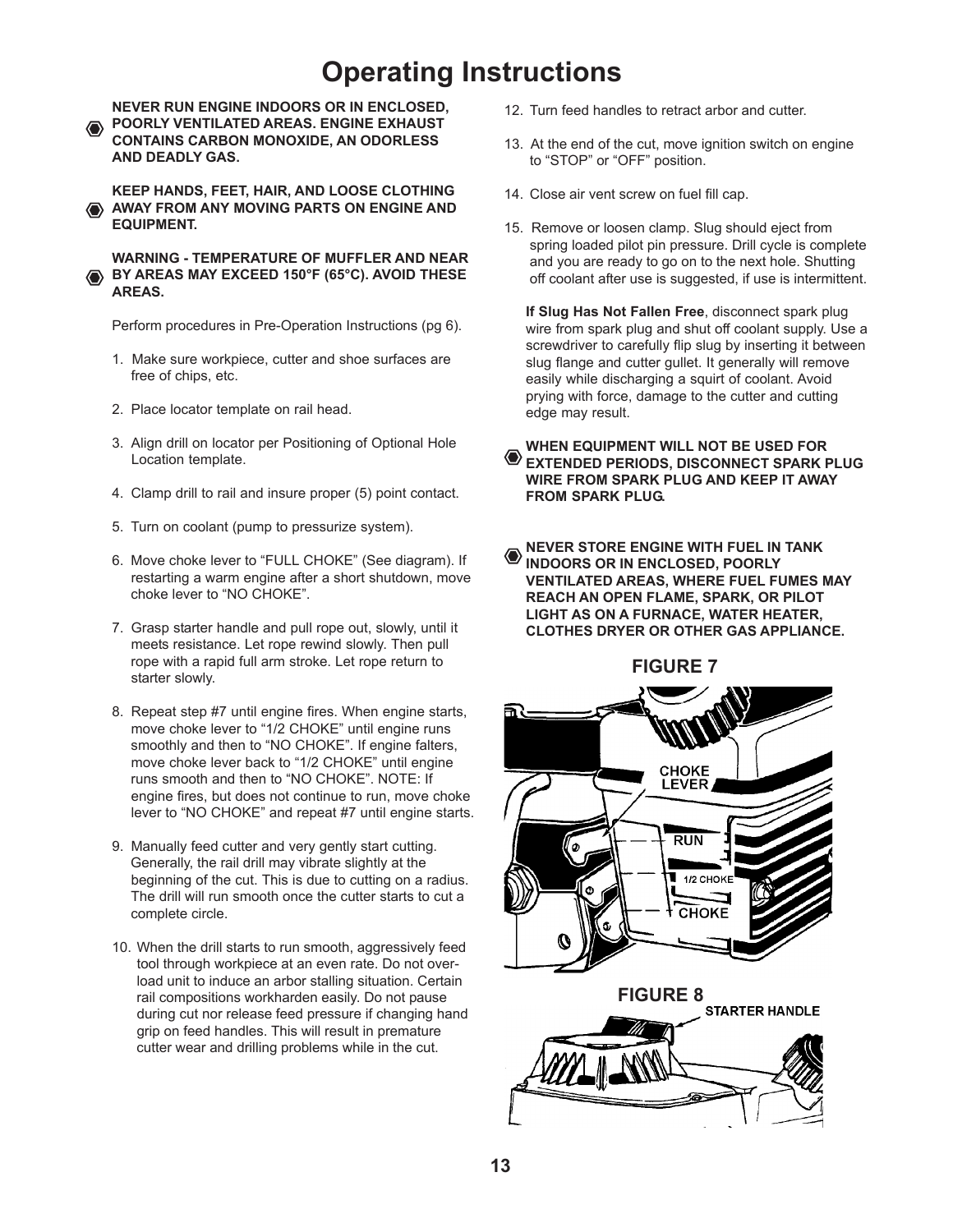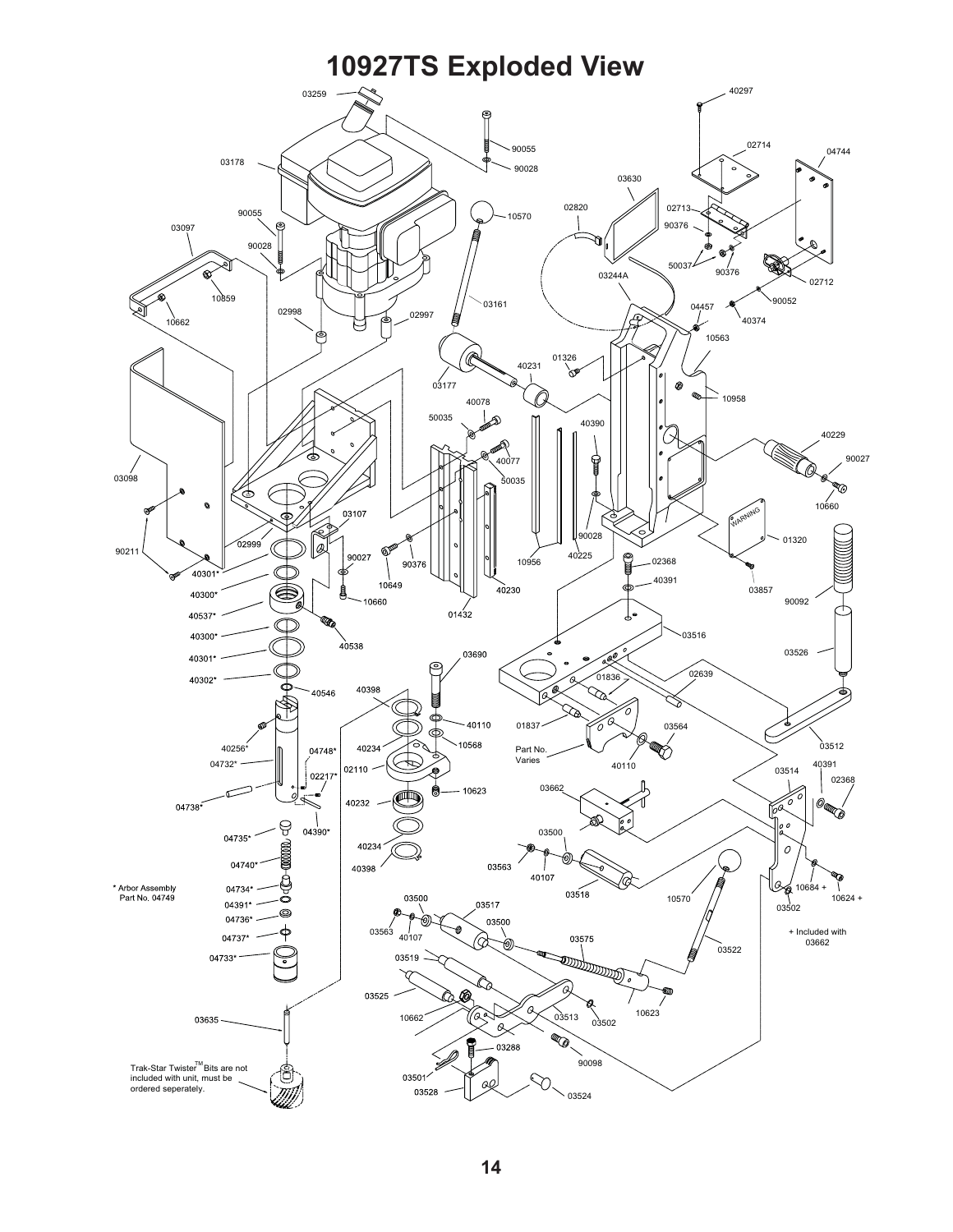### Parts List 10927TS

| Part No.       | <b>Description</b>                        | Qty.              | Part No.       | <b>Description</b>               | Qty            |
|----------------|-------------------------------------------|-------------------|----------------|----------------------------------|----------------|
| Various        | Shoe (See Rail & Shoe Data)               | 1 Pair            | 04733          | Collar - Gas Drill               | 1              |
| 01320          | <b>Warning Tag</b>                        | 2                 | 04734          | Pin Positive Ejection Front      | 1              |
| 01432          | Slide                                     | 1                 | 04735          | Pin Positive Ejection Back       | 1              |
| 01569          | Coolant Shut Off Valve                    | 1                 | 04736          | Seal Lip 9/16 x 3/8 x 3/32       | 1              |
| 01570          | <b>Quick Connect Fitting</b>              | $\mathbf{1}$      | 04737          | Retaining Ring                   | 1              |
| 01592          | <b>Collant Bottle</b>                     | 1                 | 04738          | Roll Pin                         | 1              |
| 01593          | Hose Clamp                                | 2                 | 04740          | Spring                           | 1              |
| 01836          | Round Locating Pin                        | 2                 | 04744          | Faceplate                        | 1              |
| 01837          | Diamond Locating Pin                      | 2                 | 04748          | Set Screw #12-24 x 3/16          | 1              |
| 02110          | Front Support Bracket                     | 1                 | 04749          | <b>Arbor Assembly</b>            | $\mathbf{1}$   |
| 02217          | Set Screw #8-32 x 3/16                    | 1                 | 10563          | Hex Jam Nut                      | 5              |
| 02363          | O - Ring                                  | $\mathbf{1}$      | 10563          | Hex Jam Nut                      | 5              |
| 02368          | Screw 3/8 - 16                            | 1                 | 10568          | <b>Flat Washer</b>               | 2              |
| 10623          | Screw 3/8 -16 x 1/2                       | $\mathbf{1}$      | 10570          | Feed Handle Knob                 | 3              |
| 02712          | Spring Latch                              | $\mathbf{1}$      | 10623          | Set Screw                        | 2              |
| 02713          | Hinge                                     | 1                 | 10649          | Screw #10-32                     | 3              |
| 02714          | Panel Plate                               | $\mathbf{1}$      | 10660          | Screw 1/4 - 20                   | 3              |
| 02820          | Tie Cable                                 | $\mathbf{1}$      | 10662          | Lock Nut #10 - 24                | $\overline{2}$ |
| 02997          | Spacer                                    | $\overline{c}$    | 10841          | Screw - SHC #10-24               | 2              |
| 02998          | Spacer                                    | $\overline{c}$    | 10859          | Jam Nut                          | 2              |
| 02999          | Engine bracket                            | 1                 | 10956          | Brass Gib - Pair                 | 1              |
| 03097          | <b>Brace</b>                              | $\overline{c}$    | 40077          | Screw 1/4 - 20                   | 1              |
| 03098          | Skid Plate                                | 1                 | 40078          | Screw 1/4-20 x 1-1/2             | 2              |
| 03107          | Strap                                     | $\mathbf{1}$      | 40107          | 5/16 Helical Lock Washer         | $\mathbf{1}$   |
| 03161          | Feed Handle                               | 3                 | 40110          | Lock Washer 1/2                  | 2              |
| 03177          | <b>Hub Assembly</b>                       | $\mathbf{1}$      | 40225          | <b>Steel Gib</b>                 | $\mathbf{1}$   |
| 03178          | Gas Engine                                | 1                 | 40229          | <b>Feed Gear</b>                 | 1              |
| 03244A         | Housing                                   | $\mathbf{1}$      | 40230          | Rack 20 Pitch                    | $\mathbf{1}$   |
| 03288          | Gripper                                   | 2                 | 40231          | <b>Bronze Bushing</b>            | 2              |
| 03500          | Machine Washer                            | 2                 | 40232          | <b>Roller Bearing</b>            | $\mathbf{1}$   |
| 03501          | Hitch Pin                                 | 2                 | 40234          | <b>Thrust Washer</b>             | $\overline{2}$ |
| 03502          | Retaining Ring                            | 6                 | 40256          | Set Screw 5/16 - 18              | 1              |
| 03512          | Clamp Carry Arm                           | $\mathbf{1}$<br>2 | 40296          | Seal Neop.<br>Screw #6 - 32      | 1.5 FT<br>2    |
| 03513          | Clamp Arm                                 | 2                 | 40297          |                                  |                |
| 03514<br>03516 | Clamp Bracket<br><b>Base Plate</b>        | 1                 | 40300          | O-Ring                           | 2<br>2         |
|                |                                           | 1                 | 40301          | <b>Thrust Washer</b>             | $\overline{2}$ |
| 03517<br>03518 | Clamp Round Bushing<br>Clamp Flat Bushing | 1                 | 40302<br>40374 | Retaining Ring<br>Hex Nut #6 -32 | 2              |
| 03519          | Clamp Middle Pin                          | 1                 | 40390          | Bolt 1/4 -20                     | 3              |
| 03522          | Clamp Turn Handle                         | 1                 | 40391          | Lock Washer 3/8                  | 3              |
| 03524          | Clamp Short Pin                           | 2                 | 40398          | Retaining Ring                   | 1              |
| 03525          | Clamp Lower Pin                           | 1                 | 40537          | Coolant Inducer                  | 1              |
| 03526          | Clamp Carrying Handle                     | $\mathbf{1}$      | 40538          | Quick Connect Nipple             | 1              |
| 03528          | Radiused Clamp Pad                        | 2                 | 40546          | "O" Ring                         | 1              |
| 03563          | Hex Nut 5/16                              | 1                 | 41049          | Set Screw                        | 1              |
| 03564          | Screw 1/2 - 13                            | 2                 | 50035          | Lock washer                      | 6              |
| 03575          | Clamp Feef Screw Assy.                    | 1                 | 50037          | Hex Nut                          | 6              |
| 03630          | Clamping Procedure Tag                    | $\mathbf{1}$      | 90027          | Flat washer                      | 3              |
| 03662          | Clamp Template Screw                      | $\mathbf{1}$      | 90028          | Lock Washer                      | 8              |
| 03690          | Bolt 1/2 -20                              | 2                 | 90052          | Lock Washer                      | 2              |
| 03857          | Drive Screw                               | 8                 | 90055          | Screw 1/4 20                     | 4              |
| 04173          | Sealant .001                              | 1                 | 90092          | Carry Handle Grip                | 1              |
| 04349          | Set Screw 1/4 - 28                        | 5                 | 90098          | Screw - SHC #10 - 24 x 3/4"      | 4              |
| 04390          | Pin 3/16 x 3/4                            | 1                 | 90211          | Screw #10 -24                    | 4              |
| 04391          | O-Ring                                    | 1                 | 90376          | Lock Washer                      | 9              |
| 04457          | Nut-Hex 1/4-28                            | 1                 | 01326          | Screw SHC 1/4-28                 | 1              |
| 04732          | Arbor - Gas Drill                         | $\mathbf{1}$      |                |                                  |                |
|                |                                           |                   |                |                                  |                |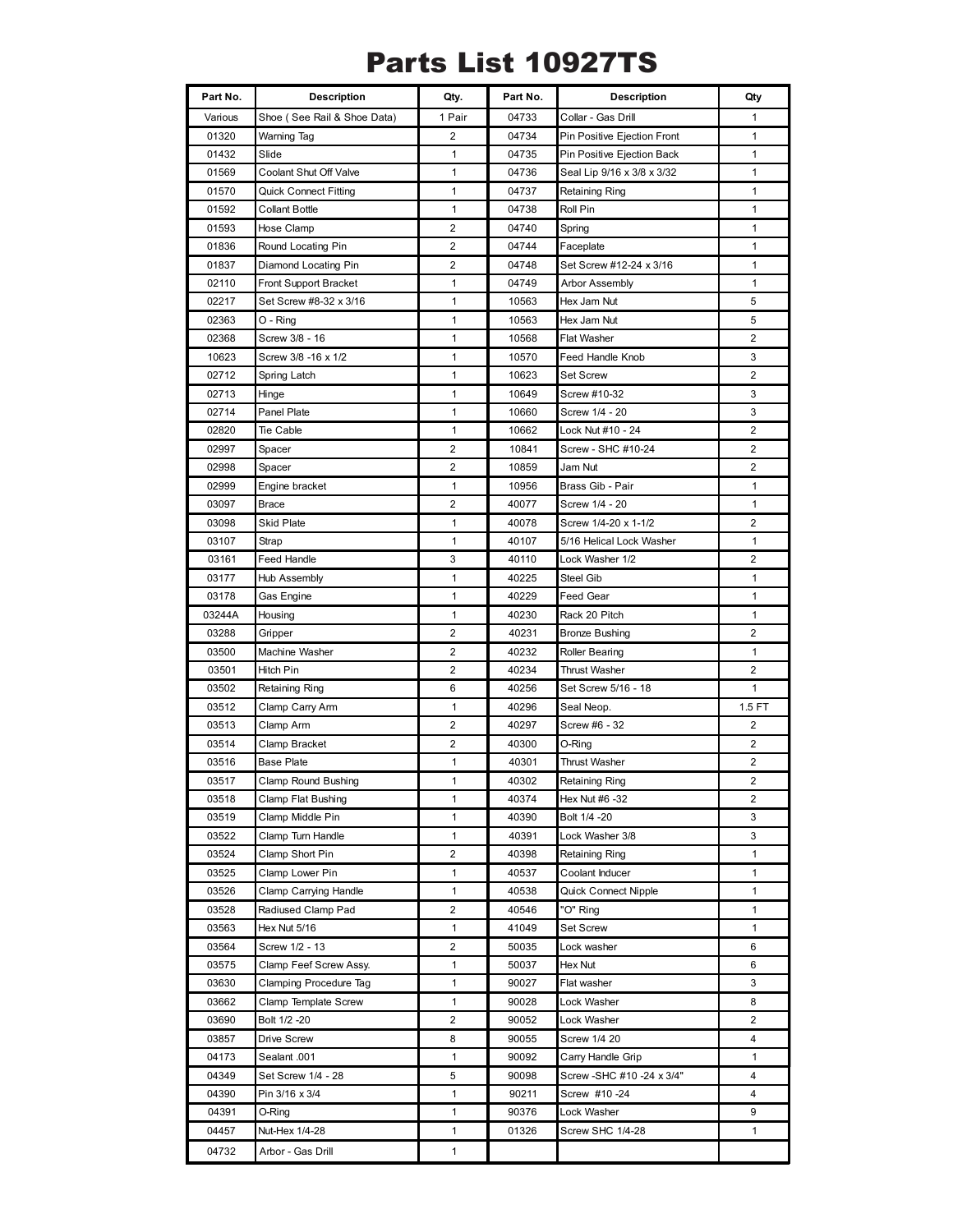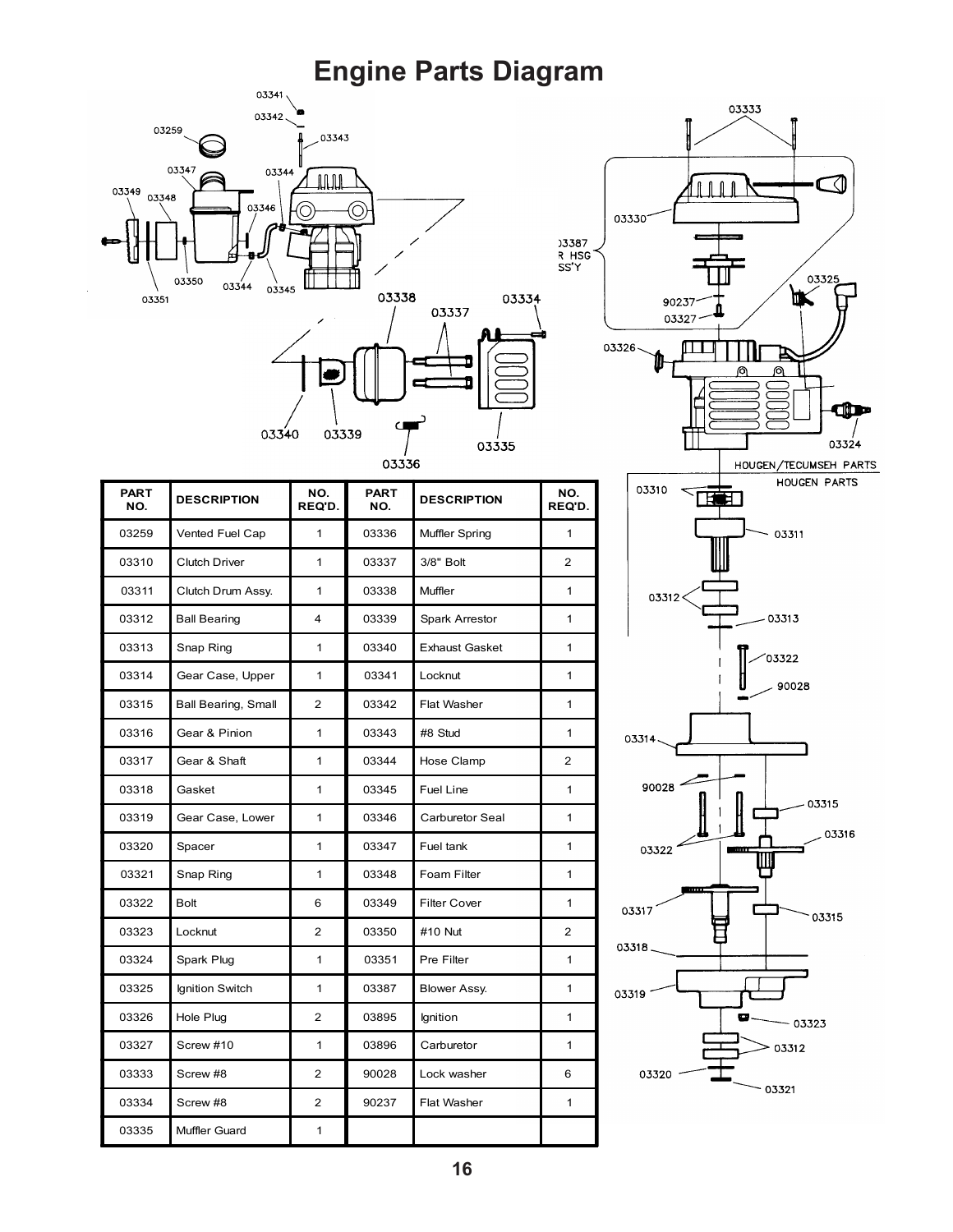IMPORTANT: NEVER RUN ENGINE WITHOUT COMPLETE AIR CLEANER INSTALLED ON ENGINE

- 1. To remove and install filter(s) (see Figure 14)\ Loosen two screws. Remove cover. Remove pre-filter and foam filter. Inspect pre-filter and foam filter for discoloration or dirt accumulation. If either is present, service per below instructions. Clean inside of cover and body thoroughly.
- 2. To service filter(s) (see Figure 14) **Foam Filter**: Clean and re-oil every three months or every 25 operating hours. Clean and re-oil daily if use in extremely dusty conditions. Wash in water and detergent solution and squeeze (don't twist) until all dirt is removed. Rinse thoroughly in clear water. Wrap **FIGURE 15** in a clean cloth and squeeze (don't twist) until completely dry. Saturate with engine oil and squeeze to distribute oil and remove excess oil. **Pre-Filter**: Wash in water and detergent solution. Rinse thoroughly in clear water and air dry.
- 3. Reassemble air cleaner as shown in Figure 14.

#### **SPARK PLUG**:

- 1. Check spark plug yearly or every 100 operating hours. 4. Check electrode gap with a wire feeler gauge and set
- 2. Clean around spark plug. Remove and inspect spark gap at .030" if necessary. plug (Figure 15). 5. Install spark plug and tighten securely.
- 3. Replace spark plug if electrodes are pitted, burned, or porcelain is cracked. Use Champion CJ-Y6 or equivalent.

#### **MUFFLER AND CYLINDER EXHAUST PORTS**

The muffler and cylinder exhaust ports require cleaning after every 75-100 hours of operation. For this maintenance procedure, we recommend that you take your engine to a Authorized TRAK-STAR Service Center or your Tecumseh Registered Service Dealer.

#### **COOLING SYSTEM**: (FIGURE 16)

Important: Frequently remove debris from cooling fins, air intake screen, and levers and linkage. This will help ensure adequate cooling and correct engine speed. Figure 16





- 
- 



### **Maintenance -- Drill**

In order to minimize wear on moving parts and insure smoother operation and longer life, the following maintenance should be done periodically, based on use.

- 1. At intervals of 500 holes or 10 hours of actual running time, check all fasteners for tightness and retighten if necessary. This is especially important for fasteners required for smooth, efficient cutting action. These include: Gib screws and nuts, engine hold down screws, skid plate screws, bracket mounting screws and nuts, housing bolts, clamp screw and front support bracket bolts.
- 2. Coolant bottle must be attached to inducer under pressure with shut-off valve open to lubricate inducer o-rings whenever engine is running.
- 3. Apply grease to slide dovetails, brass gibs, and the feed gear rack. (For best results, use Shell Cyprina-RA or equivalent.)
- 4. Remove front support bracket from arbor and pack bearing with grease. (Shell Cyprina-RA or equivalent)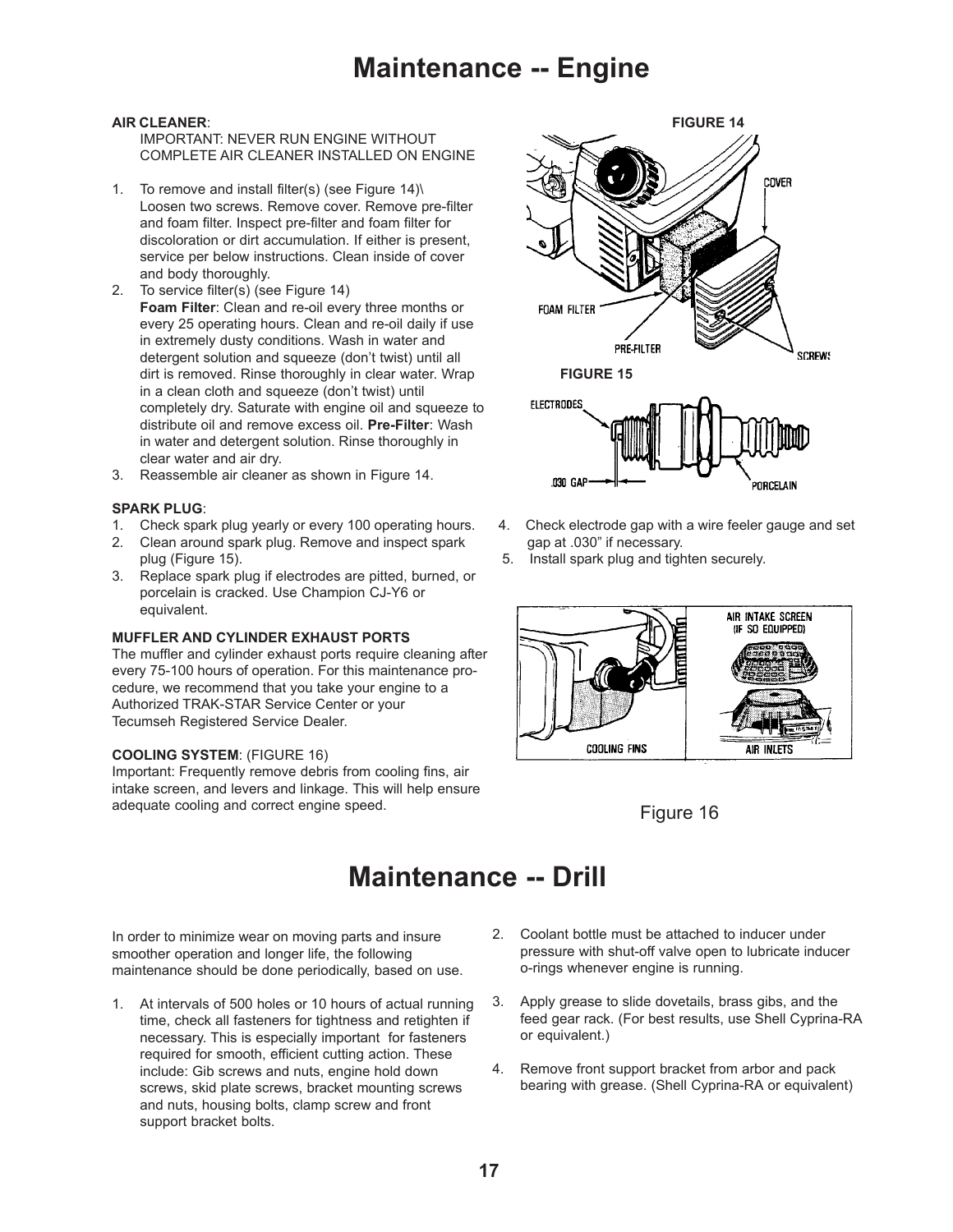### **Hints for Smoother Operation**

- 1. The centrifugal clutch of the TRAK-STAR Gas Rail Drill requires a break in period of approximately 25- 50 cutting cycles. The unit should be allowed to run for 15 to 20 seconds prior to attempting any cutting.
- 2. Keep inside of Twister Bit clear of any chips. Chips will interfere with cutting to maximum depth as well as impede free coolant flow from arbor to work and can cause cutter breakage.
- 3. Keep slide dovetails, brass gibs, and feed rack lubricated and free of chips and dirt.
- 4. Tighten all bolts regularly.
- 5. Keep workpiece, machine, arbor and Twister Bits free of chips and dirt.
- 6. For best operation and longest tool life, use TRAK-STAR cutting fluid mixed at proper ratios.
	- With engine off and spark plug wire disconnected, depress pilot occasionally to check metering of coolant flow. Lack of coolant may cause cutter to freeze in cut, slug to stick, and poor cutter life.

### **Super Concentrate Cutting Fluid**

A good flow of cutting fluid to the tool is important. It cools and lubricates the cutting edge, helps evacuate the chips, keeps the slug from expanding, and helps eject the slug. Various mineral and sulphur base oils are quite popular, however, water base solutions have better cooling qualities.

Listed is our own recommended Concentrated Cutting Fluid for Twister Bits and similar cutting tools. It is a water soluble, biodegradable product. This cutting fluid contains no ingredients that are on the U.S. Government Hazardous Materials List. It is a super concentrated form that will require a 10:1 mixture of water.

| <b>Order Number</b>                                                                                                         | <b>Size Description</b> |  |  |  |
|-----------------------------------------------------------------------------------------------------------------------------|-------------------------|--|--|--|
| 11741-12                                                                                                                    | 12 Pints*               |  |  |  |
| 11742-4                                                                                                                     | 4 Gallons**             |  |  |  |
| 11743                                                                                                                       | 5 Gallons+              |  |  |  |
| * MEASURED AMOUNT OF CONCENTRATE, COMES IN<br><b>12-1 PINT CONTAINERS</b>                                                   |                         |  |  |  |
| ** MEASURED AMOUNT OF CONCENTRATE, COMES IN<br>4-1 GALLON CONTAINERS AND MAKES 44 GALLONS OF<br><b>USABLE CUTTING FLUID</b> |                         |  |  |  |
| + COMES IN 5-GALLON CONTAINER, FULL, WILL MAKE<br>55 GALLONS OF USABLE CUTTING FLUID                                        |                         |  |  |  |

### **TRAK-STAR Twister Disposable Rail Cutters**

 **Made from Premium H.S.S.**

**• Gold Coating for All Around Drilling**

**• Black Coating for Improved Performance in New Harder Rail.**

TRAK-STAR Rail Drills are designed to use Twister Bits, and to achieve maximum efficiency from your unit, we recommend that no substitutes be used.

\*\* Twister Bits are economical and disposable --there is no need to resharpen --- however it is possible. Tools can be sharpened 2 to 3 times. Send cutters to Trak-Star to the attention of the Resharpening Department.

Twister Rail Bits have been shown to drill holes in rails up to 4X faster than twist drills or spade drills, and they produce clean, round, burr-free holes without the need to chamfer.

Multiple cutting edge design, along with proper coolant flow, produces a cool cut raising the rail temperature in the hole no more than 25°F above ambient temperature. This prevents work hardening, stress cracking, service failures, and repeated repairs.

| Cutter<br>Size,<br>inches | <b>Decimal</b><br><b>Equivalent</b> | Gold -<br><b>TiNCoated</b><br><b>Part Number</b> | Black -<br><b>TIAIN Coated</b><br><b>Part Number</b> |
|---------------------------|-------------------------------------|--------------------------------------------------|------------------------------------------------------|
| 7/8                       | .08750                              | 15228                                            | 15328                                                |
| 15/16                     | .09375                              | 15230                                            | 15330                                                |
| 1                         | 1.0000                              | 15232                                            | 15332                                                |
| $1 - 1/16$                | 1.0625                              | 15234                                            | 15334                                                |
| $1 - 1/8$                 | 1.1250                              | 15236                                            | 15336                                                |
| $1 - 3/16$                | 1.1875                              | 15238                                            | 15338                                                |
| $1 - 1/4$                 | 1.2500                              | 15240                                            | 15340                                                |
| $1 - 5/16$                | 1.3125                              | 15242                                            | 15342                                                |
| $1 - 3/8$                 | 1.3750                              | 15244                                            | 15344                                                |
| $1 - 7/16$                | 1.4375                              | 15246                                            | 15346                                                |
| $1 - 1/2$                 | 1.5000                              | 15248                                            | 15348                                                |
| Pilot for Twister Bits    | 03635                               |                                                  |                                                      |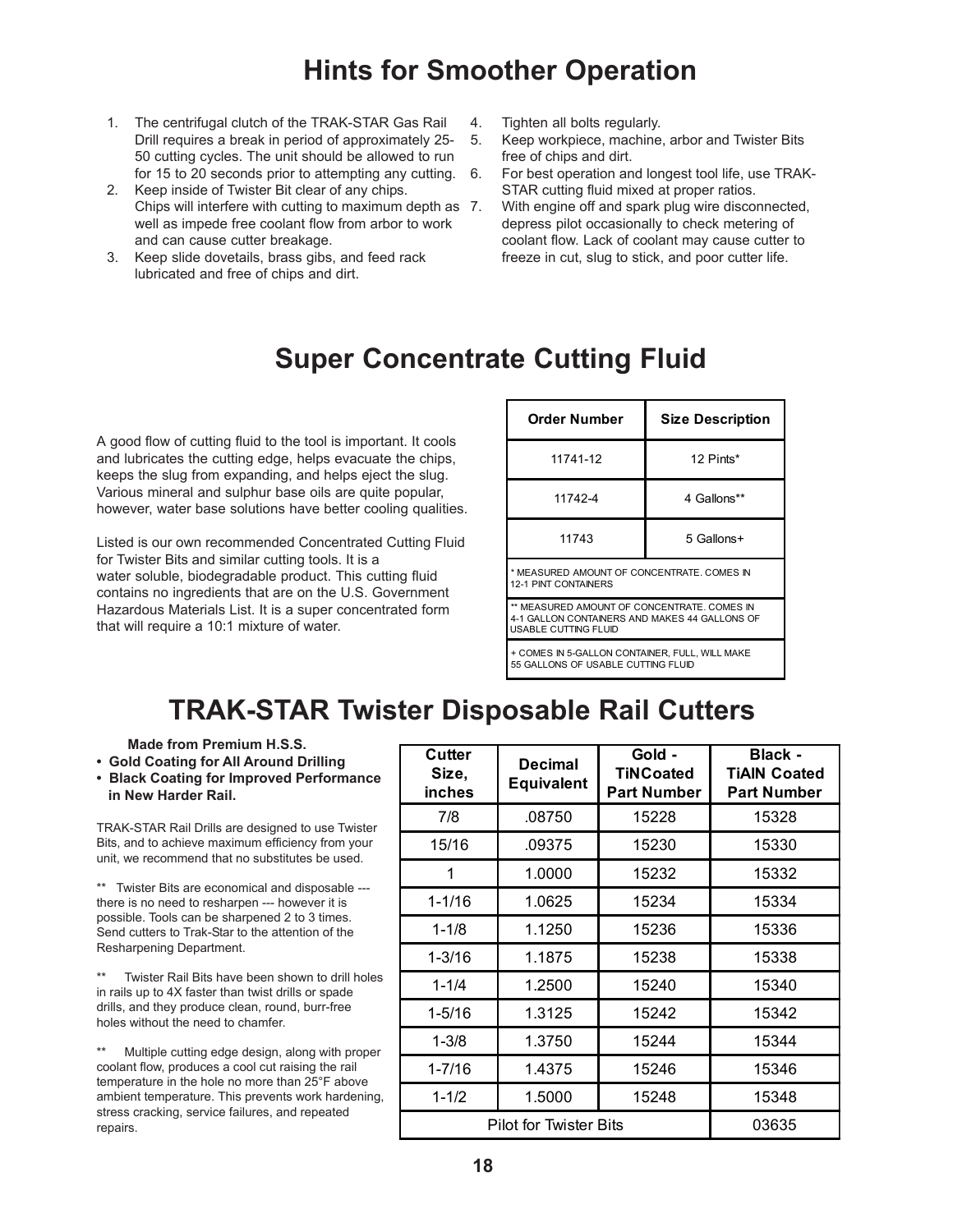# **Other Products offered by Trak-Star®**

Modern, high speed railways and welded rails call for modern, high precision rail equipment. Today track maintenance involves cutting out sections of worn rail, welding in replacements and grinding the welds smooth afterwards. Because welded rails are subject to considerable tension as the temperature fluctuates, every cut has to be at a perfect right-angle if the rail is to withstand the stress involved and avoid displacement or failure. The same applies to the isolating joints which separate whole sections of rail for automatic signaling purposes, letting the system know exactly where the train is. Rail cutting and welding operations need to be fast, efficient, and frequently with personnel having to swing into action between trains to avoid unnecessary delays. Through our continual commitment, we now offer additional products that will be beneficial to your specific applications.